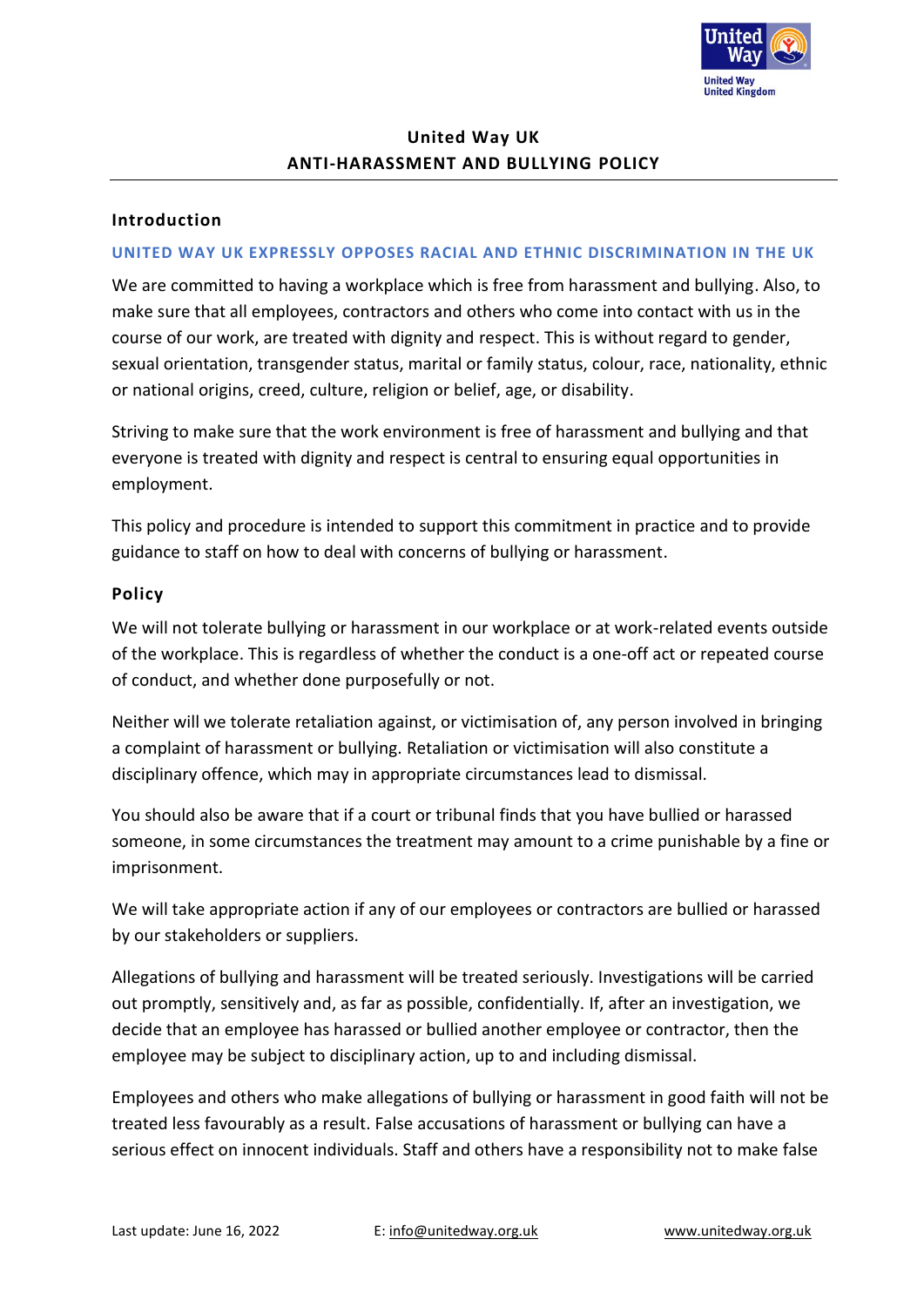

allegations. False allegations made in bad faith will be dealt with under our disciplinary procedure.

## **The type of treatment that amounts to bullying or harassment**

Bullying or harassment is something that has happened that is unwelcome, unwarranted and causes a detrimental effect. If employees complain they are being bullied or harassed, then they have a grievance which must be dealt with regardless of whether or not their complaint accords with a standard definition. For further information, please refer to ACAS' [guidance.](http://www.acas.org.uk/index.aspx?articleid=794)

It is important to recognise that conduct which one person may find acceptable, another may find totally unacceptable. All employees must, therefore, treat their colleagues with respect and appropriate sensitivity.

Bullying does not include appropriate criticism of an employee's behaviour or proper performance management.

### **Reporting concerns**

### **What you should do if you witness an incident you believe to harassment or bullying**

If you witness such behaviour, you should report the incident in confidence to your manager. Such reports will be taken seriously and will be treated in strict confidence as far as it is possible to do so.

## **What you should do if you feel you are being bullied or harassed by a stakeholder or supplier (as opposed to a colleague)**

If you are being bullied or harassed by someone with whom you come into contact at work, please raise this with your manager in the first instance or, with the chief executive. We will then decide how best to deal with the situation, in consultation with you.

### **What you should do if you are being bullied or harassed by a colleague**

If you are being bullied or harassed by another employee or contractor, there are two possible avenues for you, informal or formal.

### Informal resolution

If you are being bullied or harassed by another employee or contractor, you may be able to resolve the situation yourself by explaining clearly to the perpetrator(s) that their behaviour is unacceptable, contrary to our policy and must stop. Alternatively, you may wish to ask your manager or a colleague to put this on your behalf or to be with you when confronting the perpetrator(s).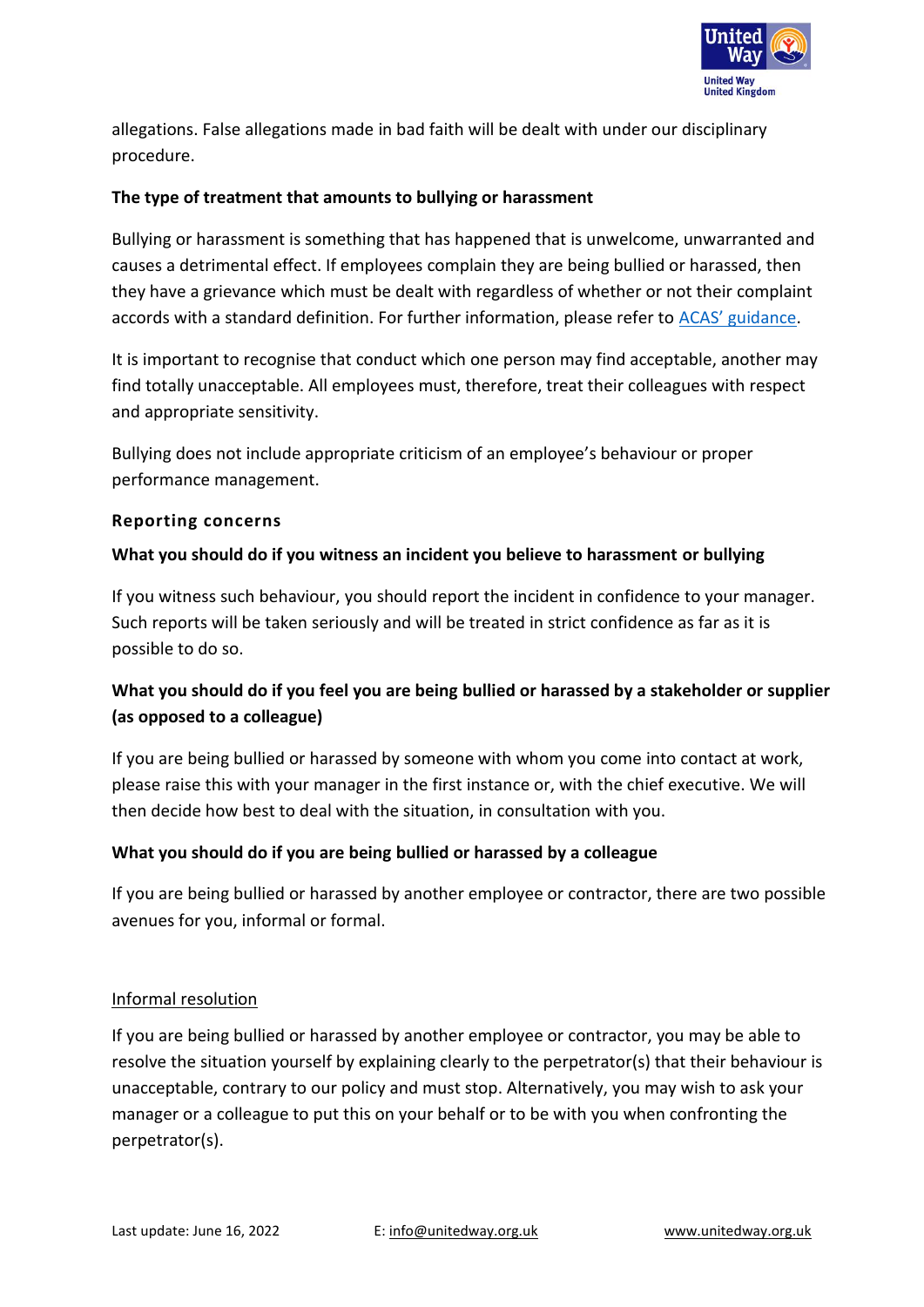

If the above approach does not work or if you do not want to try to resolve the situation in this way, or if you are being bullied by your own manager, you should raise the issue with the chief executive. The chief executive will discuss with you the option of trying to resolve the situation informally by telling the alleged perpetrator(s), without prejudging the matter, that:

- there has been a complaint that their behaviour is having an adverse effect on a fellow employee.
- such behaviour is contrary to our policy.
- the continuation of such behaviour could amount to a serious disciplinary offence.

It may be possible for the chief executive to have this conversation with the alleged perpetrator without revealing your name, if this is what you want. They will also stress that the conversation is confidential.

In certain circumstances we may be able to involve a neutral third party (a mediator) to facilitate a resolution of the problem. The chief executive will discuss this with you if it is appropriate.

If your complaint is resolved informally, the alleged perpetrator(s) will not usually be subject to disciplinary sanctions. However, in exceptional circumstances (such as a serious allegation of sexual or racial harassment or in cases where a problem has happened before) we may decide to investigate further and take more formal action notwithstanding that you raised the matter informally. We will consult with you before taking this step.

## **Raising a formal complaint**

If informal resolution is unsuccessful or inappropriate, you can make a formal complaint about the harassment or bullying to your manager or the chief executive. A formal complaint may ultimately lead to disciplinary action against the perpetrator(s).

We will first investigate the complaint. You will need to co-operate with the investigation and provide the following details (if not already provided).

- The name of the alleged perpetrator(s).
- The nature of the harassment or bullying.
- The dates and times the harassment or bullying occurred.
- The names of any witnesses.
- Any action taken by you to resolve the matter informally.

The alleged perpetrator(s) would need to be told your name and the details of your complaint in order for the issue to be investigated properly. However, we will carry out the investigation as confidentially and sensitively as possible. Where you and the alleged perpetrator(s) work in proximity to each other, we will consider whether it is appropriate to separate you whilst the matter is being investigated.